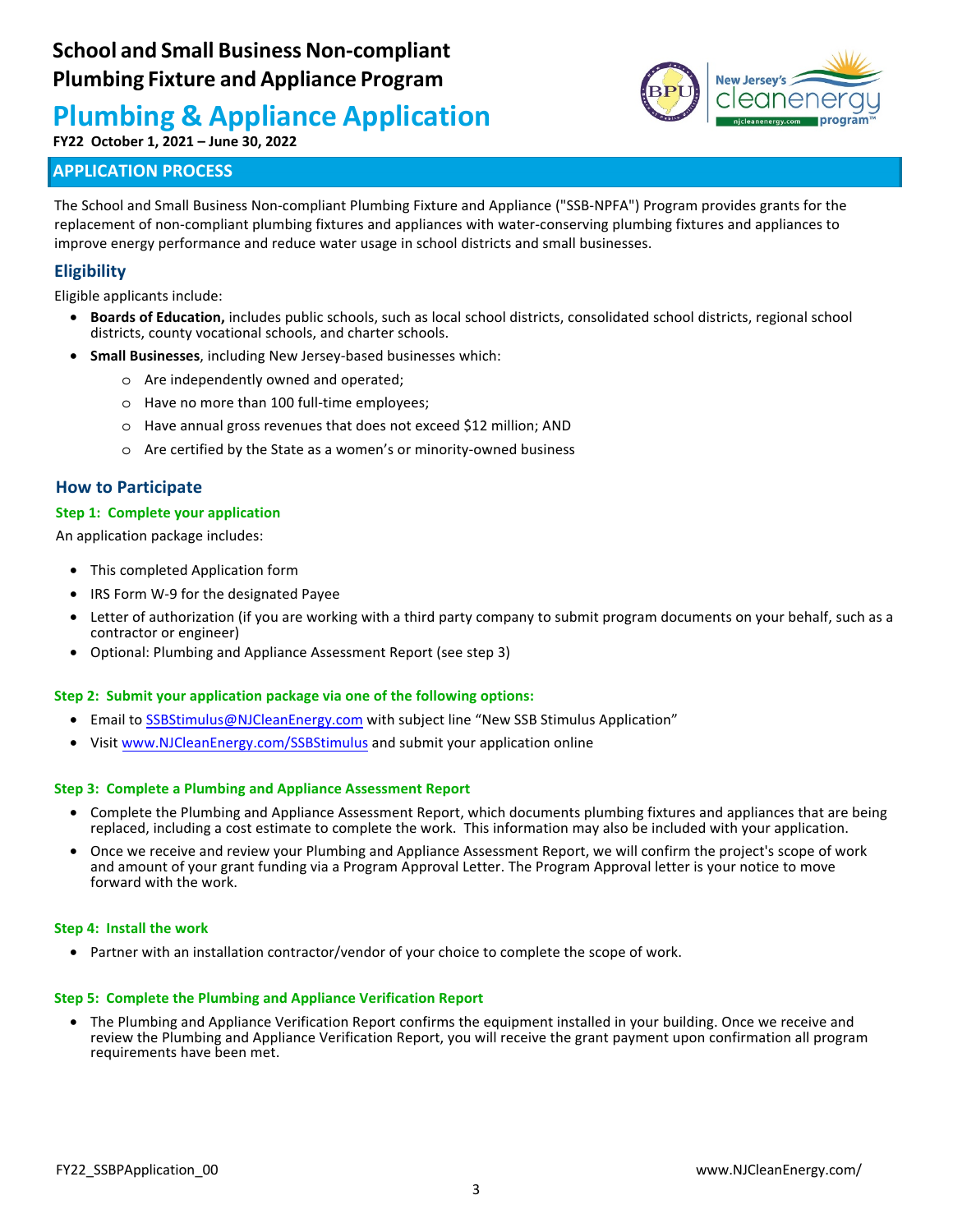



**FY22 October 1, 2021 – June 30, 2022**

# **APPLICANT INFORMATION**

| Company/Entity Name:                                                                                                                                                     |         |                                                    |  |                                           |                                                               |                                   |      |                 |               |                        |
|--------------------------------------------------------------------------------------------------------------------------------------------------------------------------|---------|----------------------------------------------------|--|-------------------------------------------|---------------------------------------------------------------|-----------------------------------|------|-----------------|---------------|------------------------|
| Entity Type:                                                                                                                                                             |         | <b>Board of Education</b><br><b>Charter School</b> |  |                                           |                                                               | <b>Small Business</b>             |      |                 |               |                        |
| <b>Mailing Address:</b>                                                                                                                                                  | Street: |                                                    |  |                                           |                                                               |                                   |      |                 |               |                        |
|                                                                                                                                                                          | City:   |                                                    |  |                                           |                                                               | State:                            |      |                 | ZIP:          |                        |
| Primary Contact Name:                                                                                                                                                    |         |                                                    |  |                                           |                                                               | Contact Title:                    |      |                 |               |                        |
| Primary Contact Phone:                                                                                                                                                   |         |                                                    |  |                                           |                                                               | Contact Email:                    |      |                 |               |                        |
| Utility Provider: (select all that apply)                                                                                                                                |         | <b>Atlantic City Electric</b><br>Elizabethtown Gas |  |                                           | Jersey Central Power & Light   PSE&G<br>Rockland Electric Co. | South Jersey Gas                  |      |                 | Other Utility | New Jersey Natural Gas |
| <b>PROJECT &amp; SITE INFORMATION</b>                                                                                                                                    |         |                                                    |  |                                           |                                                               |                                   |      |                 |               |                        |
| Type of Project:                                                                                                                                                         |         | <b>Plumbing Fixtures</b>                           |  |                                           | Appliances                                                    |                                   | Both |                 |               |                        |
| Site Address:                                                                                                                                                            | Street: |                                                    |  |                                           |                                                               |                                   |      |                 |               |                        |
|                                                                                                                                                                          | City:   |                                                    |  |                                           |                                                               | State:                            |      |                 | ZIP:          |                        |
| School size:<br>(# of students)                                                                                                                                          |         |                                                    |  | <b>Business size:</b><br>(# of employees) |                                                               |                                   |      | Square Footage: |               |                        |
| <b>PROJECT DESCRIPTION &amp; SCHEDULE</b>                                                                                                                                |         |                                                    |  |                                           |                                                               |                                   |      |                 |               |                        |
|                                                                                                                                                                          |         |                                                    |  |                                           |                                                               |                                   |      |                 |               |                        |
| Project Description:<br>If applying for multiple buildings, please download,<br>complete, and attach the multi-site building<br>spreadsheet found on the Program website |         |                                                    |  |                                           |                                                               |                                   |      |                 |               |                        |
| <b>Estimated Start Date:</b>                                                                                                                                             |         |                                                    |  |                                           |                                                               | <b>Estimated Completion Date:</b> |      |                 |               |                        |
| <b>Estimated Project Budget:</b>                                                                                                                                         |         |                                                    |  |                                           |                                                               |                                   |      |                 |               |                        |
| <b>PAYEE INFORMATION</b>                                                                                                                                                 |         |                                                    |  |                                           |                                                               |                                   |      |                 |               |                        |
| Payee Company Name:                                                                                                                                                      |         |                                                    |  |                                           |                                                               |                                   |      |                 |               |                        |
| <b>Contact Name:</b>                                                                                                                                                     |         |                                                    |  |                                           |                                                               | Contact Title:                    |      |                 |               |                        |
| <b>Contact Phone:</b>                                                                                                                                                    |         |                                                    |  |                                           |                                                               | <b>Contact Email:</b>             |      |                 |               |                        |
| <b>Incentive Check</b>                                                                                                                                                   | Street: |                                                    |  |                                           |                                                               |                                   |      |                 |               |                        |
| <b>Mailing Address:</b>                                                                                                                                                  | City:   |                                                    |  |                                           |                                                               | State:                            |      |                 | ZIP:          |                        |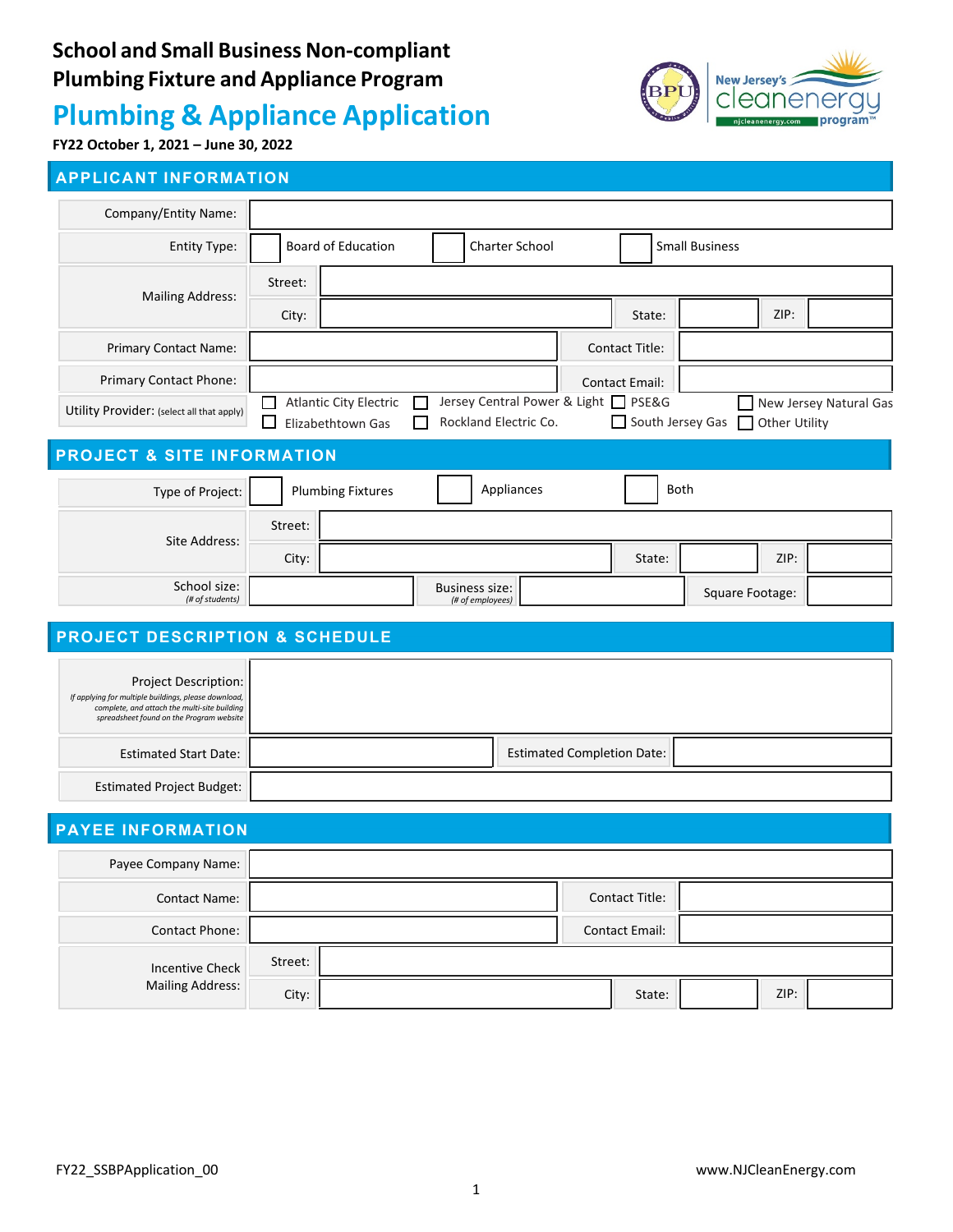

# **FY22 October 1, 2021 – June 30, 2022**

## **PROJECT REQUIREMENTS**

#### **Please refer to Section 2 of the Program Guide for all requirements:**

Each Project will be required to submit a **Plumbing Assessment Report**, which includes:

- Detailed Non-compliant Plumbing Fixture and Non-compliant Appliance documentation
	- i. Documentation of the plumbing fixture or appliance equipment model number, serial number, general condition of unit, age of the unit, ENERGY STAR rating, and any additional information that could be used to assess replacement options given the potential for increased water usage efficiency benefits.
- A Contractor-verified cost estimate for the replacement of noncompliant plumbing fixtures and appliances included in the application. The cost estimate must include a detailed site-specific budget, timeline, and a clear and accurate description of the work that will be provided. The site-specific budget needs to show line-item cost estimates for materials, labor, and other costs
- All toilets, urinals, and faucets must have automatic flush devices or be touch-less fixtures for on/off use. A noncompliant plumbing fixture/appliance worksheet is available on the Program website for assistance in documenting systems and replacement costs.

## **FINAL REPORTING REQUIREMENTS & SELF CERTIFICATIONS**

After the completion of all work covered by a Program Grant, the Applicant must submit a final document package to the Program Administrator that includes:

- Documentation of installed plumbing fixtures and appliances
- Final invoice and any other supporting documentation for all expended grant funds up to the original grant amount
- Additional reporting detail as required to calculate or confirm water usage savings and/or energy usage savings
- W-9 form for the payee

The Applicant will also self certify that:

- The application complies with all Skilled and Trained Workforce requirements
- All non-compliant plumbing fixtures/appliances have been disposed of or recycled in compliance with state/local requirements

## **CUSTOMER AUTHORIZATION**

By signing, I certify that I have read, understand and agree to the specific Program Requirements/Terms and Conditions listed on this application form. I will also submit for approval a properly completed application package, which includes this signed application as defined in the requirements section of this application. I certify that the information included in the application package is true and correct to the best of my knowledge. Depending on the completeness and quality of the data provided, additional information may be needed and will be requested by the Program Manager.

By signing this application, the signatories agree to comply with the provisions of the New Jersey Prevailing Wage Act, N.J.S.A. 34: 11-56.26 et seq., (Act), if and to the extent that Act may apply to the work covered by this application.

I agree that this document and all notices and disclosures made or given relating to this document may be created, executed, delivered and retained electronically and that the electronic signatures appearing on this document and any related documents shall have the same legal effect for all purposes as a handwritten signature. The information, statements, and documents I have provided in and with this document are true and accurate to the best of my knowledge. I am aware that if any of them are willfully false, I am subject to punishment.

| Customer<br>Signature: | Date:              |  |
|------------------------|--------------------|--|
| ted Name:              | Company:<br>Title: |  |

Printed Name:

# **SUBMISSION INSTRUCTIONS**

#### Submit your application package via one of the following options:

| Email                | Email to SSBStimulus@NJCleanEnergy.com<br>with subject line "New SSB Stimulus Application" |
|----------------------|--------------------------------------------------------------------------------------------|
| <b>Online Portal</b> | Visit www.NJCleanEnergy.com/SSBStimulus to<br>access the online submission portal          |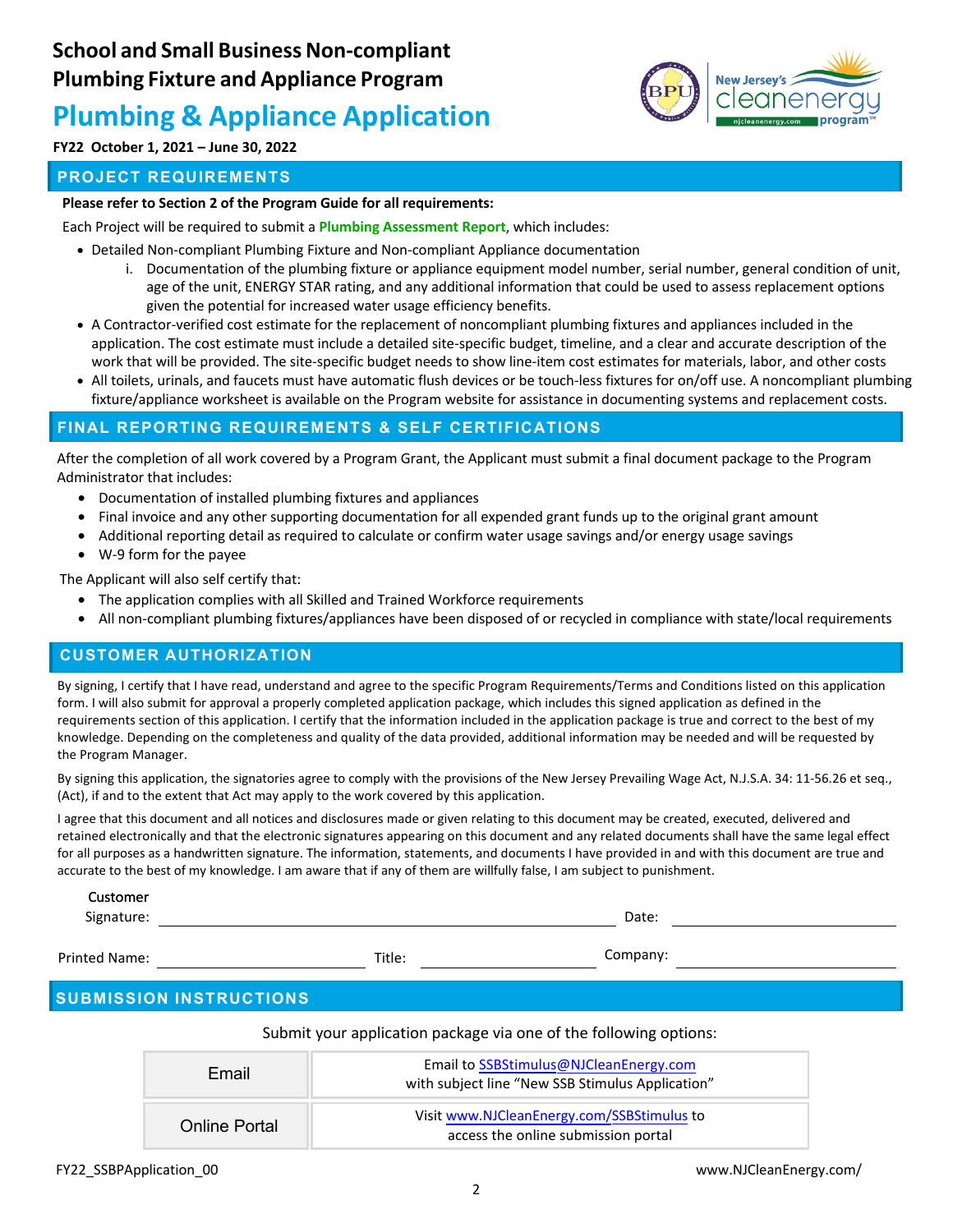

# **FY22 October 1, 2021 – June 30, 2022**

### **TERMS AND CONDITIONS**

#### **Tax Liability:**

Neither the State of New Jersey, the New Jersey Board of Public Utilities, TRC, nor any of their agents (collectively, Program Parties) shall be responsible for any tax liability that may be imposed on any applicant in connection with any Program Grant. The applicant must supply its federal tax identification number or social security number, as applicable, to the Program in order to receive a Program Incentive.

#### **Applicant Acknowledgments, Certifications, and Signature:**

The applicant agrees to the terms and conditions of the Program and to follow the Program Guide and all other Program requirements.

The applicant agrees that this document and all notices and disclosures made or given relating to this document may be created, executed, delivered and retained electronically and that all electronic signatures appearing on this document and any related documents shall have the same legal effect for all purposes as a handwritten signature.

The information, statements, and documents provided in and with this document are true and accurate to the best of my knowledge, after due inquiry. I am aware that if any of them are willfully false, I am subject to punishment.

#### **Eligibility Process:**

A customer, or an agent (contractor/vendor) authorized by an Applicant, must submit a properly completed application package. A complete application package should include the application completed and signed in addition to all information requested for each facility per the Program Guide, including the assessment report, and cost estimate. The applicant will be required to submit the original cost estimate as part of the application package to demonstrate that all costs are reasonable for the work to be completed. Cost estimates must be itemized and show line item cost for materials, labor and other costs. Additional supporting documentation may be attached as needed. The Program Manager will review the application package to determine if all information is complete. In the event the application is not complete or additional information is needed to complete the application, the Program Manager will request this information from the primary point of contact as listed by the entity.

#### **Prevailing Wage:**

Program Grants will constitute financial assistance provided by the Board and therefore may be subject to prevailing wage requirements pursuant to the Prevailing Wage Act (N.J.S.A. 34:11-56.25 et seq.) and the regulations promulgated thereunder (N.J.A.C. 12:60). By submitting this application to the Program, the applicant self-certifies that it will and has complied with any and all applicable prevailing wage requirements relating to the work covered by Program Grant. The New Jersey Department of Labor and Workforce Development is authorized to interpret and enforce prevailing wage requirements.

#### **Endorsement:**

The Program parties do not endorse, support or recommend any particular manufacturer, product or system design for use in this Program.

#### **DISCLAIMER OF WARRANTIES:**

THE PROGRAM PARTIES DO NOT WARRANT THE PERFORMANCE OF ANY EQUIPMENT PURCHASED AND/OR INSTALLED, AND/OR SERVICES RENDERED, AS PART OF THIS PROGRAM, EITHER EXPRESSLY OR IMPLICITLY. THE PROGRAM PARTIES PROVIDE NO WARRANTIES OR REPRESENTATIONS OF ANY KIND, WHETHER STATUTORY, EXPRESSED, OR IMPLIED, INCLUDING, WITHOUT LIMITATIONS, WARRANTIES OF MERCHANTABILITY OR FITNESS FOR A PARTICULAR PURPOSE, REGARDING EQUIPMENT OR SERVICES PROVIDED BY A MANUFACTURER OR VENDOR.